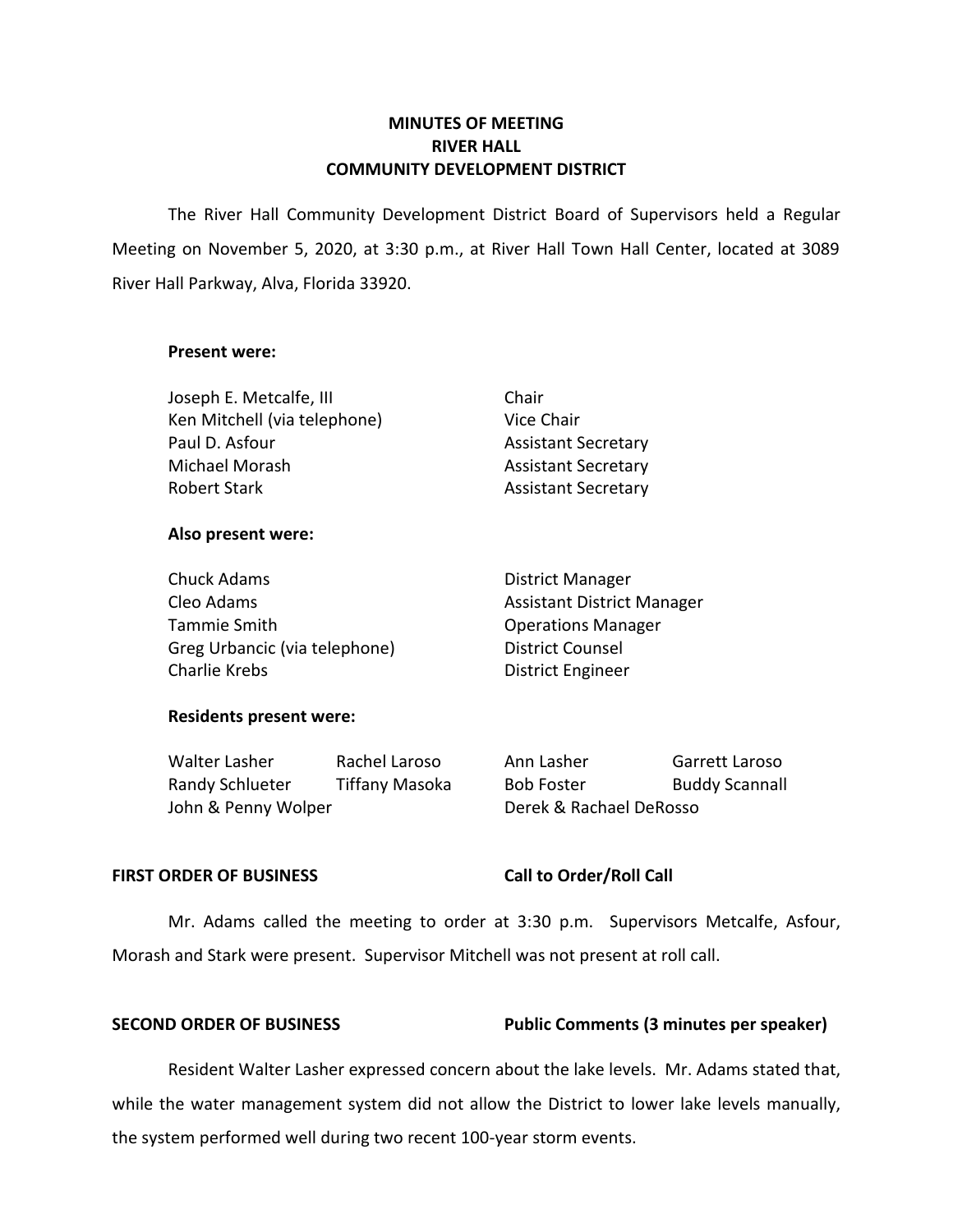**Mr. Mitchell joined the meeting via telephone.** 

## **THIRD ORDER OF BUSINESS Developer Update: Development and Master Association Activities**

Referencing a PowerPoint presentation, Mr. Adams reported the following:

 been pulled in Lee, Charlotte and Collier Counties over the last 12 months, which was the most  $\triangleright$  The national resale market remained robust and over 18,000 residential permits have since 2006.

 $\triangleright$  The resale market was expected to be very strong because of decreasing availability in southwest Florida.

 ➢ Project To-Date Sales: Site work was started at the Tiki Bar. Parcel S infrastructure was 60% complete and Hampton Lakes South infrastructure was 15% complete. Sales remained strong in both communities. October was Pulte's best month.

 ➢ Town Hall Amenity Center Update: Pool repairs were completed. Bocce ball and pickleball canopies were ordered and expected to be installed soon. The parking lot would be coated and striped. Additional golf cart parking would be added by the bocce ball and pickleball courts.

 ➢ River Hall Country Club HOA Update: All new community, marketing and builder signage was ordered and due to be installed as soon as possible. Guard fence was ordered for between the columns. Stickers would be required on golf carts for Hampton Lakes and Cascades residents. Seasonal readiness preparations were underway.

 ➢ Security Update for Southeast Preserve: Per the contractor, nightly details at varying times seem to make a difference. No arrests were made to date and activity was trending down. Security details would continue.

 ➢ Security Update for Southwest Corner of Hampton Lakes and LAMSID: Installation of barbed wire fence, north of the new gate, was completed; the barbed wire was reinstalled twice. The padlock was removed from the gate. Mr. Krebs would follow up with LAMSID.

**Perimeter FOURTH ORDER OF BUSINESS Update: Perimeter Access Control Initiatives** 

2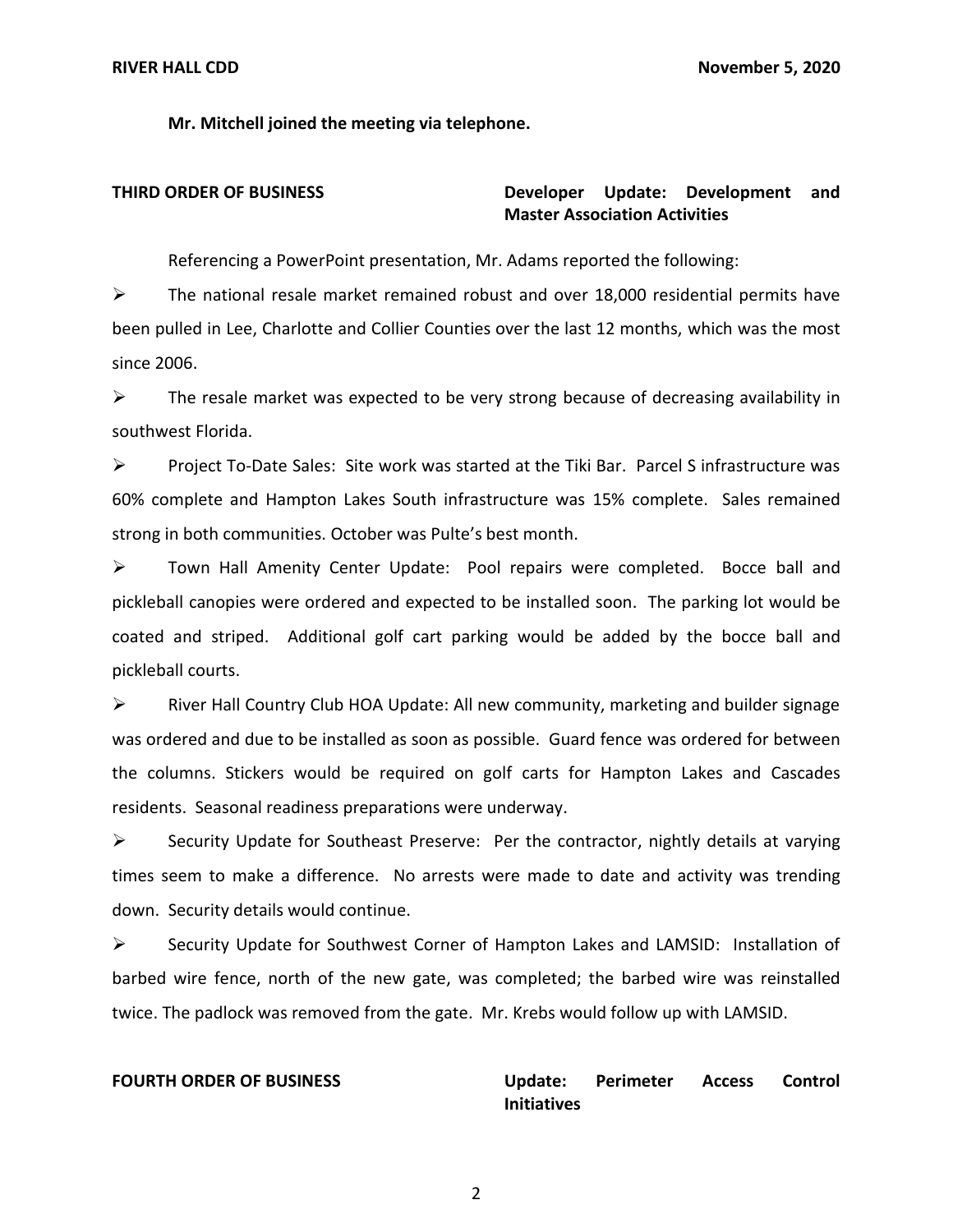Mr. Adams stated that the aforementioned access control measures on the south boundary were intended to deter ATV traffic in that area. Mr. Stark stated he met with suggested roadside hedges rather than fencing. Mr. Stark stated that Mrs. Adams obtained homeowners affected by the additional proposed fence along their property lines and they quotes for hedges along the roadside; however, hedges would have maintenance costs.

 Resident Rachel Laroso questioned the purpose of having a fence along the Parkway and pointed out that The Cascades was not fenced. Mr. Stark discussed encroachment and boundary issues between the separate communities within River Hall.

 Resident John Wolper asked what types of encroachment was observed. Discussion the preserve observed in the District. Mr. Stark stated that the preserve was a natural boundary. He discussed the District's initiative to remove nuisance hogs and prevent property damage. damage. Residents expressed their disagreement with the proposed fence. Discussion ensued ensued regarding a former resident with nuisance vehicles and the presence of wildlife from

 regarding the need for proactive security in River Hall, unauthorized golf carts in the Country Club, proposed fence locations, landscaping and aesthetic issues, security, theft of foliage and trees in the preserve and damage to the fence intended to protect gopher tortoises. The map depicting property ownership and the possibility of installing additional decorative columns to match the existing columns owned by the HOA were discussed. Mr. Adams stated Staff would request proposals for the fencing discussed, including a gate for landscape maintenance access.

## FIFTH ORDER OF BUSINESS **THE STATE STATE Update: Traffic Study/Speed Reduction Request SR 80**

 Mr. Stark stated an informational meeting was scheduled regarding the new firehouse that would be built in the near future. He suggested coordinating with the Fire Department regarding speed reduction measures.

### SIXTH ORDER OF BUSINESS **The State Conduct Contact Contact Cone** Signs on River Hall **Parkway**

 Mr. Adams stated that Mr. Ron Boyles was advised that the Department of Public Works would not install school zone markings or signage on a private road. Discussion ensued

3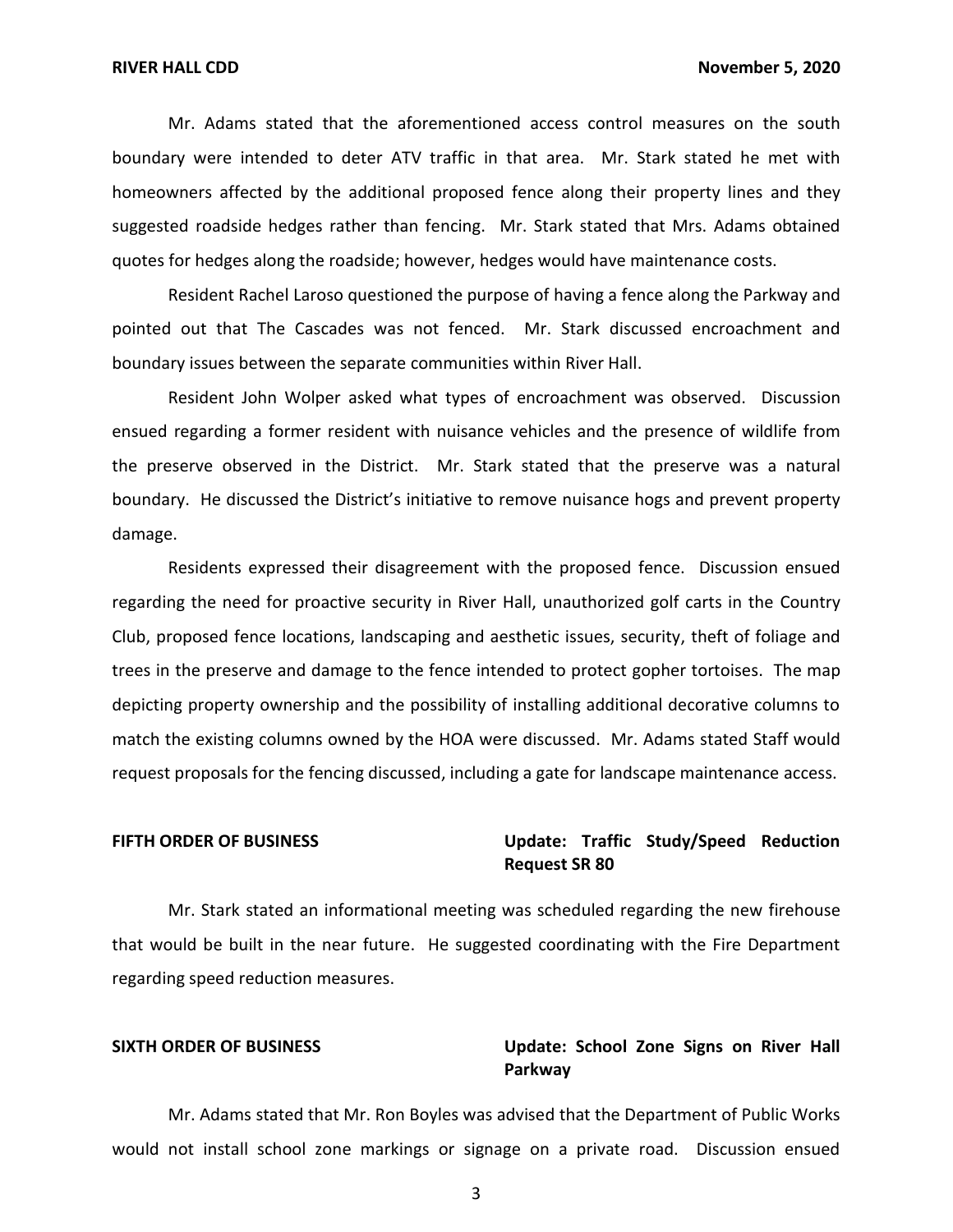regarding utilization of construction funds, placement and deeding of the pillars previously discussed, agreements with the Developer and the need to confer with the HOA. Mr. Adams stated he would obtain quotes and confer with the HOA.

 **SEVENTH ORDER OF BUSINESS Consideration of GulfScapes Landscape Management Services Clusia Installation and Maintenance Proposals** 

### **A. #2165 (Installation)**

#### **B. Change Order (Maintenance)**

This item was discussed in conjunction with the Third Order of Business.

# **EIGHTH ORDER OF BUSINESS Acceptance** of Unaudited Financial  **Statements as of September 30, 2020**

 Mr. Adams presented the Unaudited Financial Statements as of September 30, 2020. Discussion ensued regarding electric bill reductions over several months, which was likely due to fountain malfunctions. The financials were accepted.

## **NINTH ORDER OF BUSINESS Approval of October 1, 2020 Regular Meeting Minutes**

Mr. Adams presented the October 1, 2020 Regular Meeting Minutes.

 **On MOTION by Mr. Morash and seconded by Mr. Mitchell, with all in favor, the October 1, 2020 Regular Meeting Minutes, as presented, were approved.** 

### **TENTH ORDER OF BUSINESS STATES STAFF REPORTS**

## **A. District Engineer:** *Hole Montes*

 Mr. Krebs stated the South Florida Water Management District (SFWMD) advised that it was not possible to move a control structure farther to the east due to the elevations. A final resolution of the matter was pending.

### **B. District Counsel:** *Coleman, Yovanovich and Koester*

There being no report, the next item followed.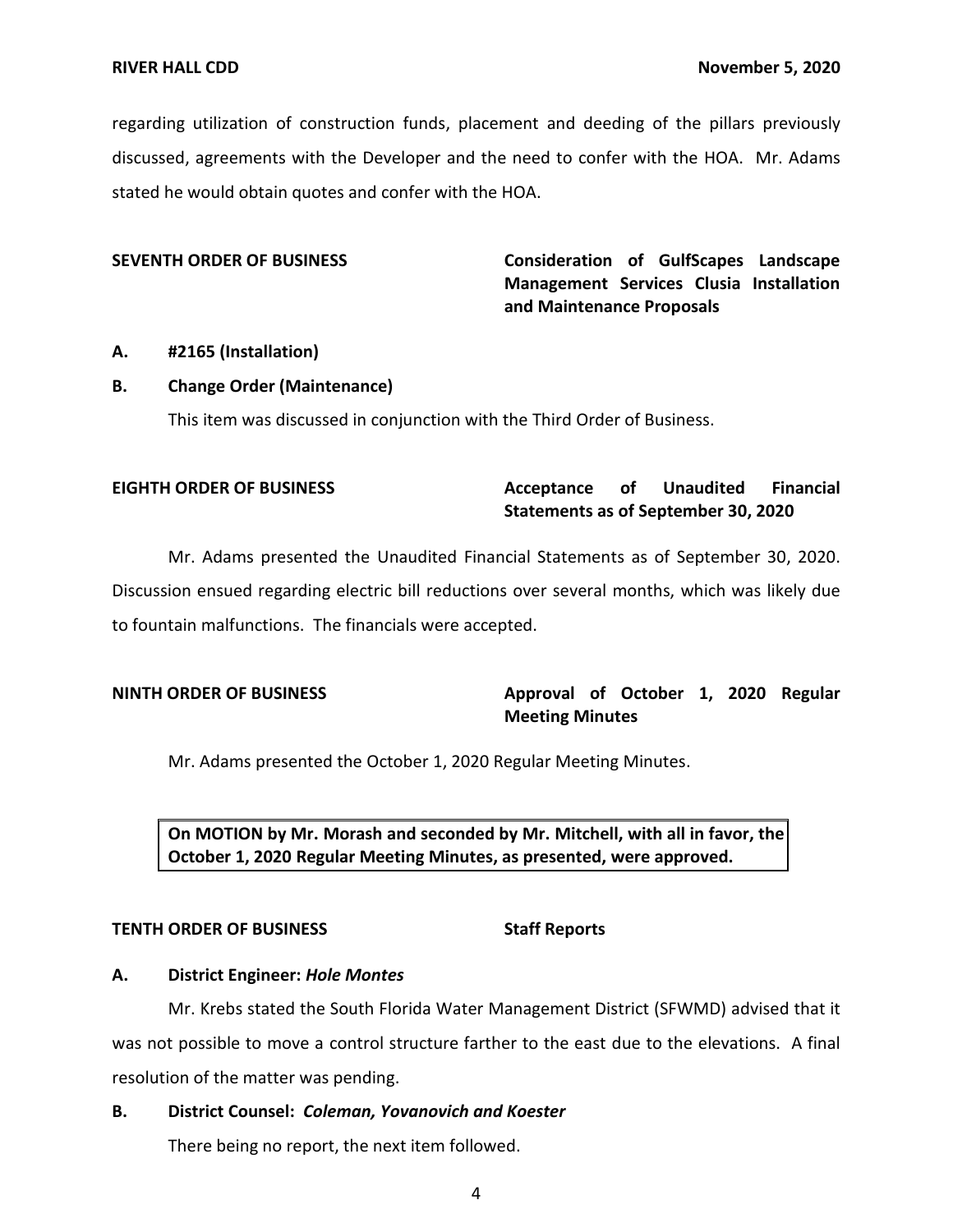## **C. District Manager:** *Wrathell, Hunt and Associates, LLC*

# • **NEXT MEETING DATE: December 3, 2020 at 3:30 P.M.**

## o **QUORUM CHECK**

All Supervisors confirmed their attendance at the December 3, 2020 meeting.

### **D. Operations Manager:** *Wrathell, Hunt and Associates, LLC*

 Mrs. Adams distributed and reviewed the Field Operations Status Report. The LED retrofit project of street lamps was nearly complete with just eight remaining. Pine straw would be delayed until December due to a supply shortage. Street sweeping would be completed the first week of December.

 Ms. Smith presented the Lake Tour/Review Notes and stated she would follow up with the contractor and the golf course Superintendent regarding grass clippings in the lake.

# **ELEVENTH ORDER OF BUSINESS Public Comments: Non-Agenda Items** *(3 minutes per speaker***)**

There were no public comments.

## **TWELFTH ORDER OF BUSINESS Supervisors' Comments/Requests**

 Mr. Asfour stated that turkeys have been known to charge at humans and noted that a resident walking in the community was forced to retreat after turkeys charged across vacant lots. Discussion ensued regarding wildlife in the community.

### **THIRTEENTH ORDER OF BUSINESS Adjournment**

 **On MOTION by Mr. Mitchell and seconded by Mr. Stark, with all in favor, the meeting adjourned at 5:04 p.m.** 

## [SIGNATURES APPEAR ON THE FOLLOWING PAGE]